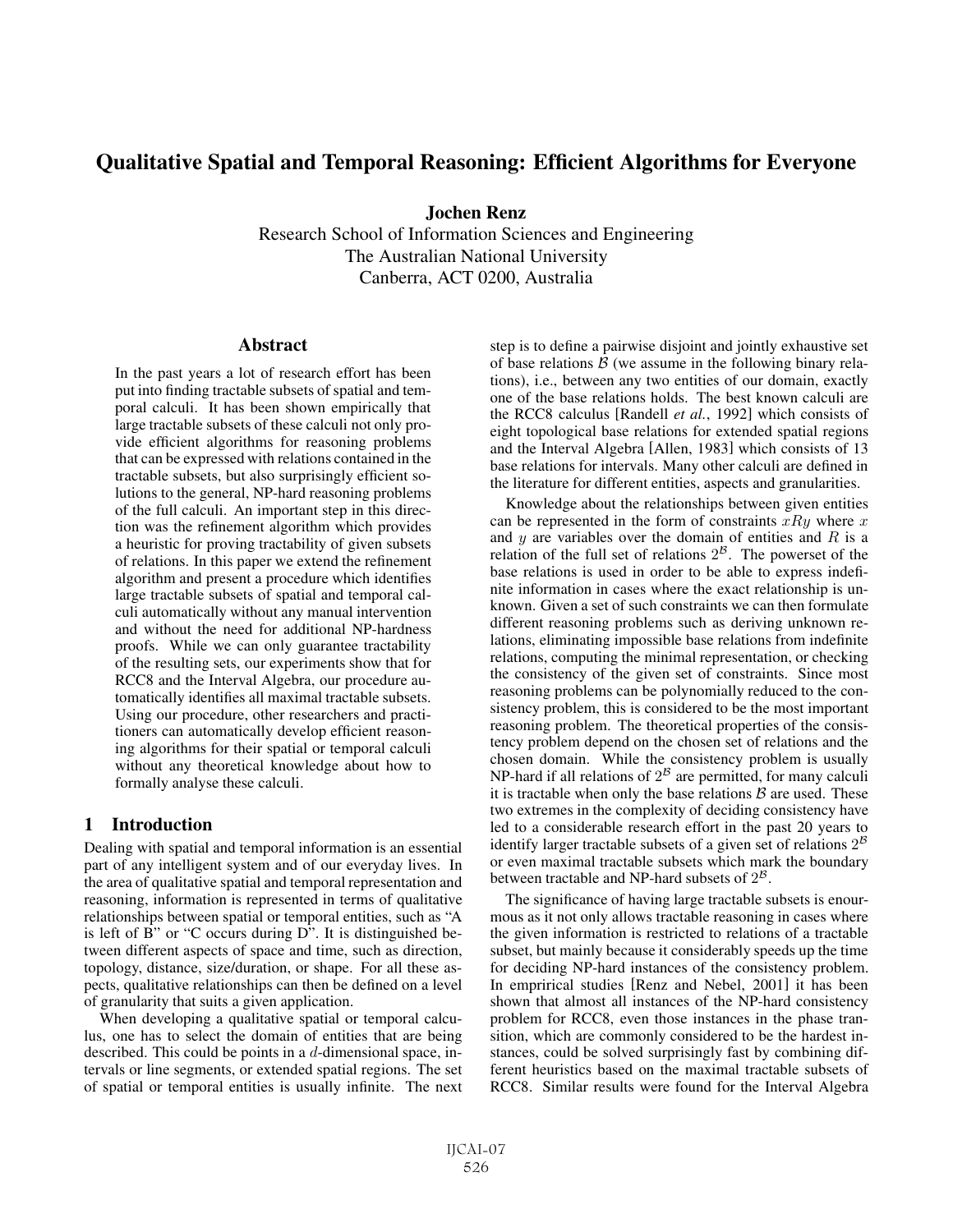[Nebel, 1997]. The reasoning algorithms of these studies can be used for any spatial or temporal calculus provided that tractable subsets are known which contain all base relations. Therefore, tractable subsets are essential for efficient solutions to the spatial and temporal reasoning problems, which in turn is a requirement for applications of these calculi.

Identifying tractable subsets is a very hard problem, in particular when spatial entities like extended spatial regions are involved which cannot be easily represented. However, due to the similar structure of the consistency problem over spatial and temporal relations–they are all based on a set of base relations and the same set of operators–it was possible to develop a general method that can be applied to all sets of relations and which allows to prove tractability of a given subset simply by running an algorithm [Renz, 1999]. The so-called refinement method requires as input two sets of relations  $S$ and  $T$ ,  $S$  is the set that is being tested for tractability and  $T$  is a set for which it is known that a-closure decides consistency. The refinement method further needs a refinement strategy, which is a mapping of relations  $S \in \mathcal{S}$  to relations  $T \in \mathcal{T}$ for which T is a refinement of S, i.e,  $T \subseteq S$ . Since there are  $2^{2^{|\mathcal{B}|}}$  different subsets for a given set of base relations  $\mathcal{B}$ , we cannot apply the refinement method to all subsets, but can only run it for a small number of candidate sets. One way of identifying these candidate sets is to make a number of NPhardness proofs in order to identify relations that make the consistency problem NP-hard. These relations can be used to restrict the number of candidate sets for tractable subsets. Further, we have to find a refinement strategy for each candidate set to a corresponding set  $\mathcal T$ . Due to the large amount of existing theoretical analysis on RCC8 and the Interval Algebra, e.g., a large number of NP-hard relations was known, it was possible to apply the refinement method to these two calculi and to identify large tractable subsets. But what if we have a calculus where no theoretical results are yet available?

In this paper, we extend the refinement method and present a general procedure by which large tractable subsets of arbitrary spatial and temporal calculi can be identified fully automatically without the need for any manual interaction. This procedure will return one or more tractable subsets of a given spatial or temporal calculus. While we cannot guarantee maximality of the resulting tractable subsets, the procedure identifies all maximal tractable subsets of RCC8 and the Interval Algebra. But even if the resulting tractable subsets are not maximal, they can still give us efficient solutions to the NPhard consistency problem if they are used as split sets in Renz and Nebel's [2001] reasoning algorithms.

The paper is structured as follows. In section 2 we give an introduction to spatial and temporal reasoning and to the refinement method. In section 3 we describe our procedure, in section 4 we apply it to RCC8 and the Interval Algebra and compare the output of the procedure to the known results. Finally, in section 5 we discuss our results.

## 2 Background

### 2.1 Qualitative spatial and temporal reasoning

A qualitative spatial or temporal calculus [Ligozat and Renz, 2004] consists of a domain  $D$  of spatial or temporal entities which is usually infinite and a set of base relations  $\beta$  which partitions  $\mathcal{D} \times \mathcal{D}$  into jointly exhaustive and pairwise disjoint relations, i.e., between any two entities of  $D$  exactly one base relation holds. Since the domains are infinite, we do not work on the tuples contained in the relations but only manipulate the relation symbols. We have different operators for doing so, union (∪), intersection (∩), converse ( $\overline{\smile}$ ), composition ( $\circ$ ) and weak composition  $(\diamond)$  of relations. Composition is defined as  $R \circ S = \{(a, c) | \exists b \cdot (a, b) \in R \text{ and } (b, c) \in S \}$ . Since we cannot deal with the tuples contained in the relations, we can in many cases only use weak composition which is defined as  $R \diamond S = \{T | T \in \mathcal{B} : T \cap (R \circ S) \neq \emptyset\}$ . The relations used by a spatial and temporal calculus are those contained in the powerset  $2^{\beta}$  of the base relations. The *consistency problem* CSPSAT( $S$ ) for spatial and temporal calculi, where  $S$  is a subset of  $2^{\beta}$  is defined as follows:

- **Instance:** A set  $V$  of n variables over a domain  $D$  and a set  $Θ$  of constraints *xRy* where *R* ∈ *S* ⊆ 2<sup>*B*</sup> and *x*, *y* ∈ *V*.
- Question: Is there an instantiation of all n variables in  $\Theta$ with values from  $\mathcal D$  which satisfies all constraints in  $\Theta$ ?

The consistency problem is in general an NP-hard problem, but if a subset  $\overline{T}$  of  $2^{\beta}$  is known for which the consistency problem can be solved in polynomial time, a so-called *tractable subset*, then the consistency problem can be solved by splitting  $\Theta$  into sets of constraints  $\Theta'$  such that for every constraint  $xRy \in \Theta$  there is a constraint  $xR'y \in \Theta'$  where  $R'$  is a *refinement* of R, i.e.,  $R' \subseteq R$ , and by backtracking over all possible sets Θ' [Nebel, 1997].

A local consistency algorithm for approximating the consistency problem is the algebraic closure algorithm, or aclosure algorithm [Renz and Ligozat, 2005]. It successively makes every triple  $\langle x, y, z \rangle$  of variables in  $\Theta$  a-closed by applying the following operation until a fixpoint occurs:  $xRy := xRy \cap (xS \diamond Ty)$  where  $xSz$  and  $zTy \in \Theta$ . If a fixpoint occurs, Θ is called *algebraically closed* or *aclosed*. If the empty relation occurs during this process, Θ is inconsistent. In many cases a-closure decides consistency of  $CSPSAT(\beta)$ . This will be a requirement for applying our methods. In the following we say that a set of relations  $S$  is tractable/NP-hard if CSPSAT( $S$ ) is tractable/NPhard. Similar, a relation  $R$  is said to be tractable/NP-hard, if CSPSAT( $\mathcal{B} \cup \{R\}$ ) is tractable/NP-hard.

### 2.2 The refinement method

The refinement method [Renz, 1999] is a general method for proving tractability of CSPSAT(S) for given sets  $S \subseteq 2^{\mathcal{B}}$ . It requires a subset  $T$  of  $2^{\beta}$  for which a-closure is already known to decide  $CSPSAT(T)$ . Then the method checks whether it is possible to refine every constraint involving a relation in  $S$  according to a given refinement strategy to a constraint involving a relation in  $T$  without changing consistency. It is based on the following definition.

### Definition 1 (Reduction by Refinement)

*Let*  $S, T \subseteq 2^B$ *. S can be reduced by refinement to T, if the two conditions are satisfied:*

*1.* for every 
$$
S \in S
$$
 there is a  $T_S \in T$  with  $T_S \subseteq S$ ,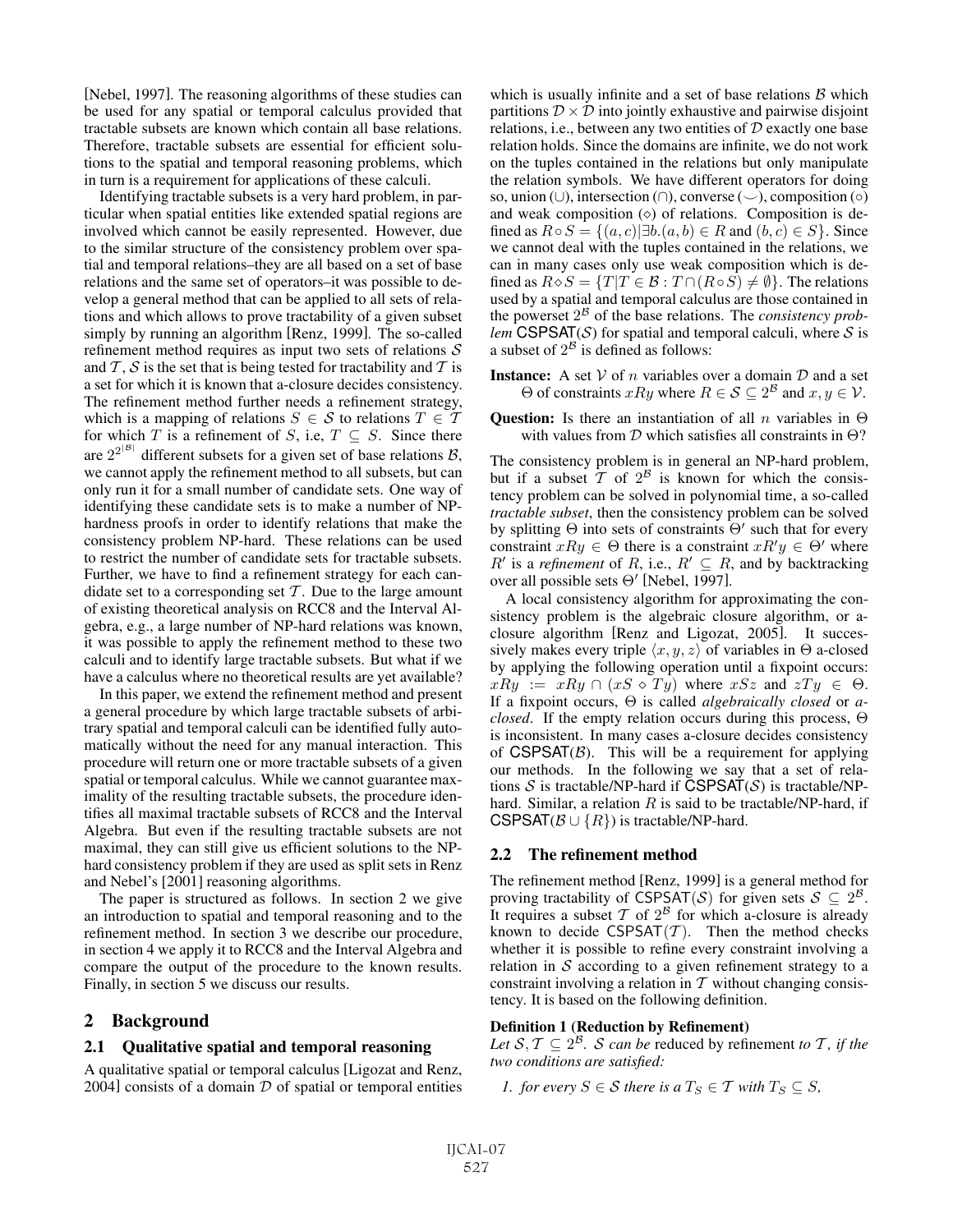*Algorithm*: CHECK-REFINEMENTS

*Input*: A set  $S$  and a refinement matrix  $M$  of  $S$ . *Output*: fail if refinements in M can make a-closed triples of constraints over  $S$  inconsistent; succeed otherwise.

- 1. changes  $\leftarrow true$
- 2. *while* changes *do*
- 3.  $oldM \leftarrow M$
- 4. *for every* algebraically closed triple
- 5.  $T = (R_{12}, R_{23}, R_{13})$  of relations over S *do*
- 6. *for every* refinement  $T' = (R'_{12}, R'_{23}, R'_{13})$  of T
- 7. with  $ol\ddot{d}M[R_{12}][R'_{12}] = old\ddot{M}[R_{23}^{23}][R'_{23}] =$
- 8. old $M[R_{13}][R_{13}'] = true$  do
- 9.  $T'' \leftarrow \text{ALGEBRAIC-CLOSURE}(T')$
- 10. *if*  $T'' = (R''_{12}, R''_{23}, R''_{13})$  contains the empty
- 11. relation *then return* fail
- 12. *else do*  $M[R_{12}][R''_{12}] \leftarrow true,$
- 13.  $M[R_{23}][R_{23}^{"'}] \leftarrow true, M[R_{13}][R_{13}^{"'}] \leftarrow true$
- 14. *if*  $M = oldM$  *then* changes  $\leftarrow$  *false*
- 15. *return* succeed

### Figure 1: Algorithm CHECK-REFINEMENTS [Renz, 1999]

*2. every a-closed set* Θ *of constraints over* S *can be refined to a set*  $\Theta'$  *of constraints over*  $T$  *by replacing*  $x_i \overline{S} x_j \in$  $\Theta$  with  $x_i \overline{T_S} x_j \in \Theta'$  for  $i < j$ , such that enforcing a*closure to* Θ- *does not result in the empty relation.*

It is clear that if a-closure decides  $CSPSAT(\mathcal{T})$  for a set  $\mathcal{T} \subseteq 2^{\mathcal{B}}$ , and S can be reduced by refinement to T, then a-closure decides  $CSPSAT(S)$ . Therefore, it is sufficient for proving tractability of  $CSPSAT(S)$  to show that S can be reduced by refinement to a set  $T$  for which a-closure decides CSPSAT(T). This can be shown by the refinement algorithm [Renz, 1999] which uses a *refinement matrix* that manages the different refinements and which initially contains the refinement strategy for every relation  $S \in \mathcal{S}$  to a relation  $T \in \mathcal{T}$ .

### Definition 2 (refinement matrix)

*A* refinement matrix *M* of *S* has  $|S| \times 2^{|B|}$  *Boolean entries such that for*  $S \in \mathcal{S}$ ,  $R \in 2^{\mathcal{B}}$ ,  $M[S][R] = true$  *only if*  $R \subseteq S$ .

The algorithm CHECK-REFINEMENTS (see Figure 1) takes as input a set of relations  $S$  and a refinement matrix  $M$  of S. This algorithm computes all possible a-closed triples of relations  $R_{12}$ ,  $R_{23}$ ,  $R_{13}$  of S (line 4) and enforces a-closure to every refinement  $R'_{12}, R'_{23}, R'_{13}$  for which  $M[R_{ij}][R'_{ij}]$  $= true$  for all  $i, j \in \{1, 2, 3\}, i < j$  (lines 6-9). If one of these refinements results in the empty relation, the algorithm returns fail. Otherwise, the resulting relations  $\widetilde{R}_{12}''$ ,  $R_{23}''$ ,  $R_{13}''$  are added to M by setting  $M[R_{ij}][R_{ij}''] =$ *true* for all  $i, j \in \{1, 2, 3\}, i < j$  (lines 10-13). This is repeated until M has reached a fixpoint, i.e., enforcing aclosure on any possible refinement does not result in new relations anymore. If no inconsistency is detected in this process, the algorithm returns succeed. A similar algorithm, GET-REFINEMENTS, returns the revised refinement matrix  $M'$  if CHECK-REFINEMENTS returns succeed. If CHECK-REFINEMENTS returns succeed, we have pre-computed all possible refinements of every a-closed triple of variables as given in the refinement matrix  $M'$ . Thus, applying these refinements to an a-closed set of constraints can never result in an inconsistency when enforcing a-closure.

So if a suitable refinement strategy can be found, then CHECK-REFINEMENTS can be used to immediately verify that reasoning over a given set of relations is tractable.

**Corollary 3 ([Renz, 1999])** *Let*  $S, T \subseteq 2^B$  *be two sets such that a-closure decides* CSPSAT(T )*, and let* M *be a refinement matrix of S. Suppose* GET-REFINEMENTS( $S$ ,  $M$ ) *re* $turns$   $M'$ . If for every  $S \in S$  there is a  $T_S \in T$  with  $M'[S][T_S] = \text{true}$ , then a-closure decides  $\text{CSPSAT}(S)$ .

## 3 A general procedure for identifying tractable subsets

In this section we present a procedure for automatically identifying large tractable subsets of a spatial or temporal calculus. We assume that (1) we are given a set of base relations  $\beta$ , that (2) the weak compositions and the converses of the base relations are known, and also that (3) a-closure decides consistency for  $CSPSAT(B)$ . A consequence of condition (3) is that the closure  $\widehat{S}$  of a set  $S \subseteq 2^B$  under intersection, converse and weak composition has the same complexity as  $S$ [Renz and Ligozat, 2005]. In particular, it follows that  $\widehat{\beta}$  is tractable. We further need the following lemma:

**Lemma 4** *Let*  $S \subseteq 2^B$ *. If a-closure decides* CSPSAT(S), then a-closure also decides  $\mathsf{CSPSAT}(\widehat{\mathcal{S}})$ .

**Proof Sketch.** Each constraint  $xRy$  of  $\Theta$  over  $\widehat{S}$  is replaced with an equivalent set of constraints  $\Theta_{xy}$  over S.  $\Theta'$  over S is the union of all  $\Theta_{xy}$  and is equivalent to  $\Theta$ . Applying aclosure to  $\Theta_{xy}$  leads to  $xRy$ , hence applying a-closure to  $\Theta'$ leads to the same result as applying it to  $\Theta$ .

Note that condition (3) is not actually a strict condition. Our procedure can also be applied if this is not yet known. However, the results of our procedure, i.e., tractability of the resulting sets, is only guaranteed if condition (3) is satisfied.

## 3.1 Identifying tractable relations

Our procedure consists of three different steps which we will describe separately. The first step is to identify single tractable relations, i.e., relations which give a tractable subset of  $2^{\mathcal{B}}$  when combined with the base relations. During this step we will also obtain relations which are potentially NPhard, i.e., single relations that might lead to an NP-hard set of relations when combined with the base relations.

For this we will test every single relation which is not contained in  $\widehat{B}$  and see whether it can be refined to relations of  $\widehat{\mathcal{B}}$ . For every relation  $R \notin \widehat{\mathcal{B}}$ , we first compute the closure of  $\mathcal{B}\cup\{R\}$  and apply the refinement algorithm to every possible refinement of R which is contained in  $\widehat{\mathcal{B}}$ . The algorithm is given in Figure 2 and consists of two parts, CHECK-SINGLE-REFINEMENT (C-S-R) which checks all refinements for a single relation  $R$  that is added to an existing set of relations  $\mathcal T$ , and FIND-TRACTABLE-SINGLES (F-T-S) which calls C-S-R for all relations not contained in  $\widehat{\mathcal{B}}$ . Even though the closure of R and  $\widehat{B}$  will likely contain more relations, we only initialise the refinement matrix in C-S-R with a refinement for  $R$ . This refinement will propagate to the other relations as they can all be decomposed into relations of  $\widehat{\mathcal{B}}\cup\{R\}.$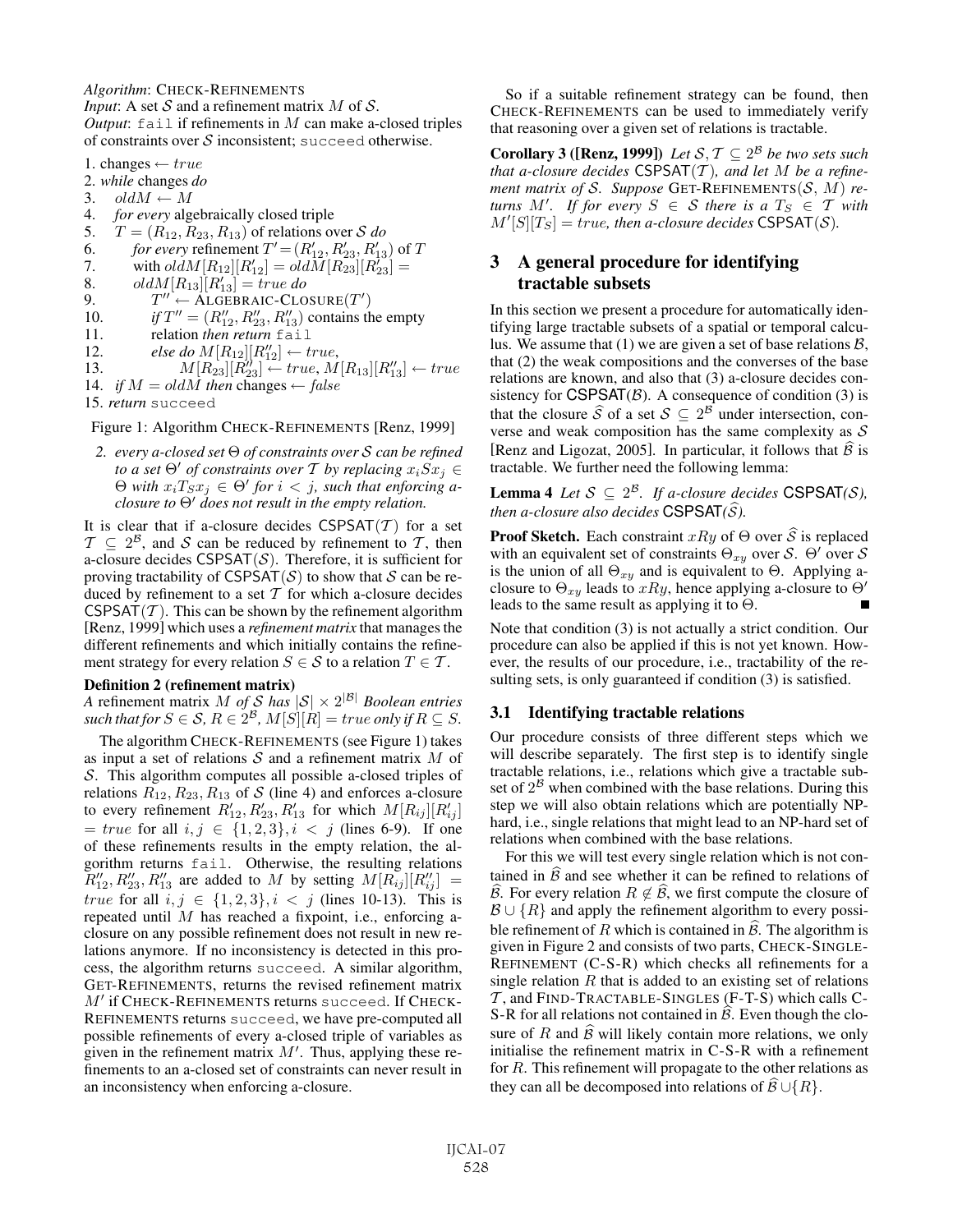Algorithm C-S-R has three different outcomes for a relation  $R$  and a set  $T$ , succeed, fail, and unknown. succeed means that there is an initial refinement of  $R$  to  $R' \in \mathcal{T}$  such that CHECK-REFINEMENTS computes an updated refinement matrix by which all relations of the closure of  $\mathcal{T} \cup \{R\}$  can be refined to a relation of  $\mathcal{T}$  without changing consistency. If this is the case, and a-closure decides  $CSPSAT(T)$ , then a-closure also decides consistency for the closure of  $T \cup \{R\}$ . This is an immediate consequence of Corollary 3. If all possible refinements of  $R$  to relations of  $T$  fail, C-S-R returns fail. In this case the closure of  $\mathcal{T} \cup \{R\}$  cannot be refined to  $\mathcal{T}$  and all attempts to refine  $R$  lead to an inconsistency. This does not say anything about whether adding  $R$  to  $T$  leads to an NP-hard set or not. But it means that tractability for this set cannot be proven using the refinement method and that there is some likelihood that the resulting set is NP-hard. A third possible outcome of C-S-R is unknown, which means that there is a refinement of R to  $R' \in \mathcal{T}$  which does not result in an inconsistency, but which also does not lead to the refinement of all relations of the closure of  $T \cup \{R\}$  to relations of T. Increasing T by some relations might lead to a successful refinement of R, so we cannot yet conclude if R leads to a tractable set or not.

F-T-S calls C-S-R for the different relations not contained in  $\widehat{B}$  while keeping track of their outcome. If a relation R returns succeed and therefore leads to a tractable subset, then all relations in the closure of  $\mathcal{B}\cup\{R\}$  also lead to a tractable subset and don't have to be tested using C-S-R. We conclude this step with the following lemma.

**Lemma 5** Let  $T$  and  $H$  be the result of F-T-S( $B$ ). *If a-closure decides* CSPSAT*(*B*), then it also decides* CSPSAT $(B \cup \{T\})$  for all  $T \in \mathcal{T}$ *.* 

## 3.2 Identifying candidates for tractable subsets

Using the algorithm specified in the previous section, we can identify tractable relations, but we don't know yet how they can be combined to form large tractable subsets. It could be that the whole set  $T$  forms a tractable subset, but it could also be that some of the relations in  $T$  lead to NP-hardness when combined with each other. One possibility to find large tractable subsets would be to test all subsets of  $T$  using the refinement method, but there are obviously too many such sets and we do not know which refinement strategy might work. Our next step will therefore be to find out which relations might lead to intractability when combined with each other. For this purpose we assume that any of the relations of the set  $H$  returned by F-T-S( $B$ ) leads to intractability when combined with  $\beta$ . Under this assumption, it is clear that any pair of relations of T that contains a relation of H in its closure cannot be contained in the same tractable subset and is therefore incompatible. This is done in lines 2-3 of FIND-TRACTABILITY-CANDIDATES (F-T-C) in Figure 3.

F-T-C computes all candidates for tractable subsets starting from the closure of the base relations and successively adding new tractable relations. Each new relation is first tested if it is incompatible with any of the relations already contained in the candidate (line 9). If it is not incompatible, then the closure with the current candidate is computed and *Algorithm*: CHECK-SINGLE-REFINEMENT (C-S-R) *Input*: A single relation  $R \in 2^B$ , a tractable set  $\mathcal{T} \subset 2^B$  for which  $\mathcal{T} \equiv$  closure( $\{T\}$ ) and a refinement matrix M. *Output*: succeed if the closure of  $\{R\} \cup \mathcal{T}$  can be refined to  $\overline{T}$ , fail if any refinement of R to  $R' \in \mathcal{T}$  leads to an inconsistency, and unknown otherwise.

1. S ← closure( $\{R\} \cup \mathcal{T}$ ); good ← false

2. *for every* refinement  $R'$  of R with  $R' \in T$  do

- 3.  $newM \leftarrow M; newM[R][R'] \leftarrow true$
- 4. *if* CHECK-REFINEMENTS( $newM$ ,  $S$ ) = succeed<br>5. *then*  $M' \leftarrow$  GET-REFINEMENTS( $newM$ ,  $S$ )
- 5. *then*  $M' \leftarrow$  GET-REFINEMENTS(new  $M, S$ )
- 6. *if*  $\forall i \in S$  there is a  $j \in T$  s.t.  $M'[i][j] = true$
- 7. *then return* succeed<br>8. *else* good  $\leftarrow true$
- 8. *else* good ← true
- 9. *if* good = true *return* unknown *else return* fail

*Algorithm*: FIND-TRACTABLE-SINGLES (F-T-S) *Input*: A set of base relations  $\beta$ *Output*: A set  $\mathcal{T} \subseteq 2^{\mathcal{B}}$  of tractable relations and a set  $\mathcal{H} \subseteq 2^{\mathcal{B}}$ of potentially NP-hard relations.

- 1.  $\mathcal{T} \leftarrow \text{closure}(\mathcal{B}); \mathcal{H} = \emptyset$
- 2.  $\forall i, j \in 2^{\mathcal{B}}$ :  $M[i][j] \leftarrow true$  if  $i = j$  and false if  $i \neq j$
- 3. *for every* relation  $R \notin \mathcal{T}$  *do*
- 4. result  $\leftarrow$  C-S-R( $R, \widehat{\mathcal{B}}, M$ )
- 5. *if* result = succeed *then*  $T \leftarrow T \cup closure({R} \cup B)$
- 6. *if* result = fail *then*  $\mathcal{H} \leftarrow (\mathcal{H} \cup \{R\})$

```
7. return T and H
```
Figure 2: Algorithms CHECK-SINGLE-REFINEMENT and FIND-TRACTABLE-SINGLES

tested whether the resulting set can be refined to the current candidate using the C-S-R algorithm (line 14). If it doesn't return fail, then the new relation is added to the current candidate. The algorithm keeps track of all relations that cannot be added to the current candidate (lines 10,13,16). If any of these relations is not yet contained in one of the candidates, then a new candidate must be generated which does contain this relation (line 20). The new candidate will be tested in the next while loop of the algorithm. If all tractable relations are contained in at least one candidate, then it is still possible that there are more candidates, namely, if there is a pair of tractable relations which is not incompatible and which is not yet contained together in any of the candidates. The algorithm tests each pair of relations which is not yet contained in a candidate set (line 22,23) and tests whether the closure of both these relations with the base relations can be refined to the closure of one of the relations with the base relations (line 26). If this is not possible and C-S-R returns fail, then this pair is added to the list of incompatible pairs (line 27). If a pair is found which can be refined, then a new candidate is formed which contains the pair (line 28) and tested in the next loop of the algorithm. If all pairs are tested, then the algorithm returns all candidates for tractable subsets. All these candidates have in common that they do not contain any incompatible pair, they do not contain a potentially NP-hard relation, and single refinements can be made without resulting in an inconsistency. What we do not know yet, is whether the whole candidate can be refined to a known tractable set.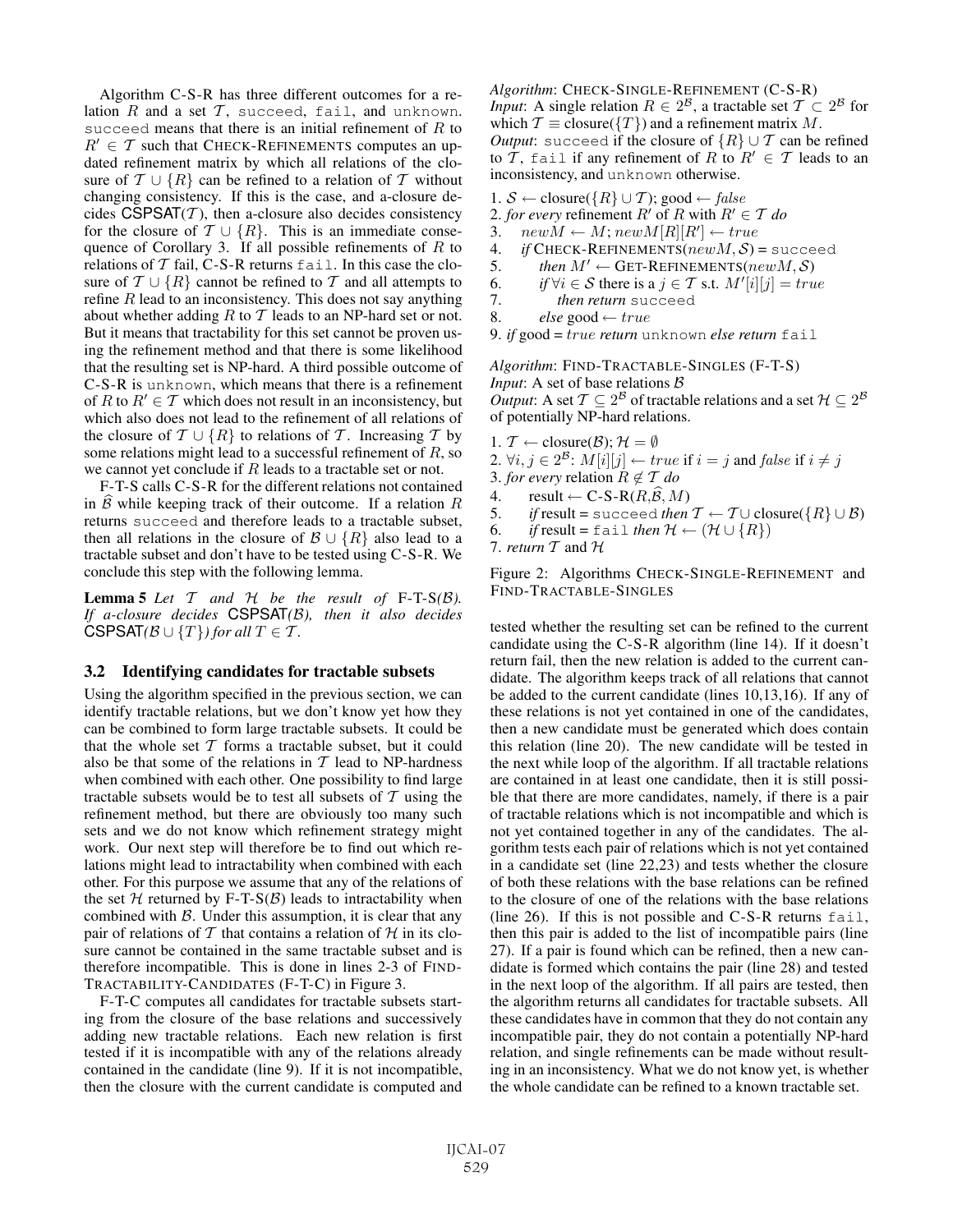*Algorithm*: FIND-TRACTABILITY-CANDIDATES (F-T-C) *Input*: A set of tractable relations  $T$  and a set of supposedly NP-hard relations  $H$ . (Note: cl = closure) *Output*: Candidates for tractable subsets  $CS_i \subseteq 2^B$ 1.  $\mathcal{L} \leftarrow \emptyset$  (set of incompatible pairs); n ← 0; max ← 1 2. *for all*  $T_a, T_b \in \mathcal{T}$  *do* 3. *if* cl( $\{\{T_a\}, \{T_b\}\}\cup\mathcal{B} \cap \mathcal{H} \neq \emptyset$  then  $\mathcal{L} \leftarrow \mathcal{L} \cup \{T_a, T_b\}$ 4. ∀r,  $s \in 2^{\mathcal{B}}$  :  $M[r][s] \leftarrow true$  if  $r = s$  and  $false$  if  $r \neq s$ 5. cand  $\leftarrow \widehat{\mathcal{B}}$ ; newcand  $\leftarrow \widehat{\mathcal{B}}$ 6. *while* (true) *do* 7. nextrels  $\leftarrow \emptyset$ ; newrel  $\leftarrow \emptyset$ ; n++ 8. *for all*  $T_i \in \mathcal{T}$  with  $T_i \notin$  cand *do* 9. *if* there is an  $R \in \text{cand such that } \langle T_i, R \rangle \in \mathcal{L}$ 10. *then* nextrels ← nextrels  $\cup \{T_j\}$ ; continue; 11. newcand ← cl(cand  $\cup \{T_i\}$ ) 12. *if* newcand  $\cap \mathcal{H} \neq \emptyset$  *then* 13. nextrels ← nextrels ∪{ $T_i$ }; continue; 14. *if*  $C$ -S-R( $T_i$ , cand,  $M$ )  $\neq$  fail *then* 15. cand  $\leftarrow$  newcand 16. *else* nextrels ← nextrels  $\cup \{T_i\};$ 17.  $CS_n \leftarrow$  cand 18. newrel is any relation in (nextrels  $\setminus \bigcup_i \mathcal{CS}_i$ ) 19. *if* newrel  $\neq$  0 *then* 20. cand ← cl( $\beta$ U newrel); newcand ← cand; max++ 21. *while* max = n *do* 22.  $T_k, T_j \in \mathcal{T}$  is a pair s.t.  $\langle T_k, T_j \rangle \notin \mathcal{L}$ <br>23. and  $\{T_k, T_j\}$  is not contained in an 23. and  $\{T_k, T_j\}$  is not contained in any  $CS_i$ <br>24. *if* there is no such pair *then return* all  $CS_i$ 24. *if* there is no such pair *then return* all  $CS_i$ <br>25. cand  $\leftarrow$  cl( $\mathcal{B} \cup \{T_i\}$ ); newcand  $\leftarrow$  cl(can cand ← cl( $\mathcal{B} \cup \{T_j\}$ ); newcand ← cl(cand  $\cup \{T_k\}$ ) 26. *if*  $C$ -S-R( $T_k$ , cand,  $M$ ) = fail *then* 27.  $\mathcal{L} \leftarrow \mathcal{L} \cup \langle T_k, T_j \rangle$ ; continue 28. cand  $\leftarrow$  newcand; max++

Figure 3: Algorithm FIND-TRACTABILITY-CANDIDATES

## 3.3 Testing the candidates

In this step we will prove tractability of the candidates we found in the previous section or identify tractable subsets of the candidates in case they are not tractable. We know that CSPSAT $(\widehat{\mathcal{B}})$  is tractable and that a candidate set is tractable if it can be reduced by refinement to CSPSAT $(\widehat{\mathcal{B}})$ . But which refinement strategy can we use? We can extend tractability of CSPSAT $(\widehat{\mathcal{B}})$  to a larger set by adding one of the tractable relations and computing its closure. For the next relation to be added, it is sufficient to refine it to the larger tractable subset we obtained in the step before. If a new relation cannot be refined, i.e., if C-S-R returns fail we know that we cannot add it to the current tractable subset. If C-S-R returns unknown, we will try to add a different relation instead and test this relation again at a later stage.

This is very similar to what has been done in the algorithm F-T-C except for the special treatment of the relations for which the interleaved C-S-R calls return unknown. If none of these calls (lines 14 and 26 in F-T-C) returned unknown for any of the relations that have been added to a candidate, then this candidate must be tractable and no further processing is required. If unknown occured while computing a candidate set, we have to use algorithm TEST-CANDIDATES of Figure 4 which takes a candidate and successively tests for *Algorithm*: TEST-CANDIDATES *Input*: Candidates for tractable subsets  $CS_i$  of  $2^B$ *Output*: Tractable subsets  $TS_i$  of  $2^B$ 

1. *for all*  $CS_i$  *do*<br>2. queue  $\leftarrow \emptyset$ ;

- queue  $\leftarrow \emptyset$ ;
- 3.  $\forall r, s \in 2^{\mathcal{B}}: M[r][s] \leftarrow true \text{ if } r = s \text{ and } false \text{ if } r \neq s$
- 4. *for each*  $R \in \mathcal{CS}_i \backslash \mathcal{B}$  *do* queue ← queue  $\cup \langle R, 0 \rangle$ ;
- 5. tractable  $\leftarrow \widehat{\mathcal{B}}$ ;
- 6.  $loop \leftarrow 0$ ; changes  $\leftarrow false$ ;
- 7. *while* queue  $\neq \emptyset$  *do*
- 8. take and delete the first pair  $\langle R$ ,num $\rangle$  from queue;
- 9. *if* (num  $>$  loop and changes = *false*) *then break*;
- 10. *if* (num > loop) *then* loop  $\leftarrow$  num; changes  $\leftarrow$  *false*;
- 11. *if* C-S-R(R, tractable, M) = succeed *then*
- 12. tractable ← closure(tractable  $\cup \{R\}$ );
- 13. delete all  $\langle S, n \rangle$  from queue where  $S \in$  tractable;
- 14. changes  $\leftarrow true;$
- 15. *else* add  $\langle R$ , num + 1 to the end of the queue;
- 16.  $TS_i$  ← tractable;
- 17. *return*  $TS_i$  for all *i*;

#### Figure 4: Algorithm TEST-CANDIDATES

each relation contained in the candidate whether a refinement to the already known tractable subset is possible. If this is not possible for a relation, the same relation will be tested again at a later stage. In order to prove that this recursive computation indeed proves tractability, we introduce a new notion.

**Definition 6** *Given a set*  $S \subseteq 2^B$ *. The closure sequence*  $\mathcal{C}(\mathcal{S}; R_1, \ldots, R_n)$  *is a recursively defined subset of*  $2^{\mathcal{B}}$ *:* 

*1.*  $\mathcal{C}(\mathcal{S}; R) = closure(\mathcal{S} \cup \{R\})$ 

*2.*  $\mathcal{C}(\mathcal{S}; R_1, ..., R_n) = closure(\mathcal{C}(\mathcal{S}; R_1, ..., R_{n-1}) \cup \{R_n\})$ 

**Lemma 7** *Let*  $T \subseteq 2^B$ *. Suppose*  $T \equiv C(\mathcal{B}; R_1, \ldots, R_n)$ *and* M *is a refinement matrix where only the diagonal is* true*. If*  $C$ -S-R $(R_i, C(\mathcal{B}; R_1, \ldots, R_{i-1}), M$ *) returns* succeed *for all*  $1 \leq i \leq n$ *, then* CSPSAT $(T)$  *is tractable.* 

**Proof.** If  $C-S-R(R_i, \mathcal{C}(\mathcal{B}; R_1, \ldots, R_{i-1}), M)$  returns succeed, then  $S_i = C(\mathcal{B}; R_1, \ldots, R_i)$  can be reduced by refinement to  $S_{i-1} = C(\mathcal{B}; R_1, \ldots, R_{i-1})$  and, hence, CSPSAT( $S_i$ ) is tractable if CSPSAT( $S_{i-1}$ ) is tractable. Since we know that CSPSAT $(\widehat{\mathcal{B}})$  can be decided by a-closure, tractability of  $CSPSAT(\mathcal{T})$  follows by successively applying C-S-R to the corresponding closure sequence.

The whole procedure is then a sequence of the three steps  $(1)$  F-T-S,  $(2)$  F-T-C, and  $(3)$  TEST-CANDIDATES. The input is a set of base relations together with its weak compositions, and the output is one or more tractable subsets. As a consequence of the previous lemmata, we obtain the main results.

Theorem 8 *Given a set of base relations* B *such that aclosure decides* CSPSAT(*B*). For each  $TS_i \subseteq 2^B$  returned *by our procedure,* CSPSAT $(TS_i)$  *is tractable.* 

Instead of using  $\beta$  as an input to our procedure, we can use any other set for which a-closure decides consistency.

Theorem 9 *If a-closure decides* CSPSAT*(*S*), then any set obtained by applying our procedure to* S *can be reduced by refinement to* S *and is therefore tractable.*